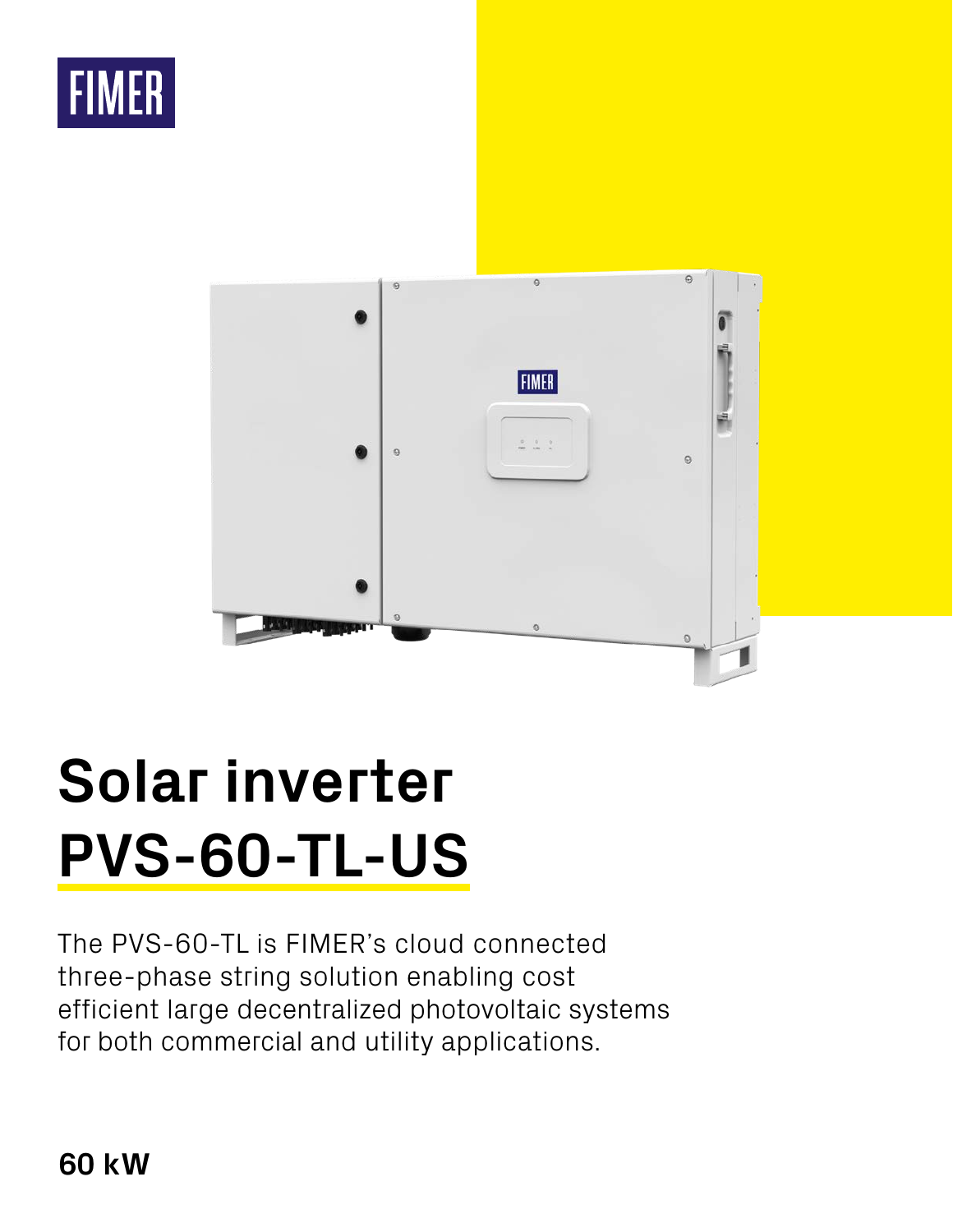This member of the PVS string inverter family, with 3 independent MPPT and power ratings of up to 60 kW, has been designed with the objective to maximize the ROI in large systems with all the advantages of a decentralized configuration for both rooftop and ground-mounted installations.

#### **Compact design**

Thanks to technological choices aimed at optimizing installation times and costs, the product design features the power module and wiring box enclosed in a single compact chassis thus saving installation resources and costs.

The inverter comes in multiple versions also allowing the possibility to connect to third-party DC string combiners.

#### **Ease of installation**

The horizontal and vertical mounting possibility creates flexibility for both rooftop and ground mounted installations.

Moreover the cover is equipped with hinges and locks that are fast to open and reduce the risk of damaging the chassis and interior components when commissioning and performing maintenance actions.

#### **Advanced cloud connected features**

Standard wireless access from any mobile device makes the configuration of inverter and plant easier and faster. Improved user experience thanks to a built-in User Interface (UI) enables access to

## **PVS-60-TL-US string inverter block diagram**

advanced inverter configuration settings.

The Installer for Solar Inverters mobile app and configuration wizard enable a quick multi-inverter installation, saving up to 70% commissioning time.

#### **Fast system integration**

Industry standard Modbus (RTU/TCP)/SUNSPEC protocol enables fast system integration. Two ethernet ports enable fast and future-proof communication for PV plants.

#### **Plant portfolio integration**

Monitoring your assets is made easy, as every inverter is capable to connect to Aurora Vision cloud platform to secure your assets and profitability in long term.

## **Highlights**

- Up to 3 independent MPPT 60 kW power ratings
- Vertical and horizontal installations and any angle in between
- Easy access to wiring box thanks to hinges and cam latches positioned on cover
- Power module and wiring box in one compact chassis
- Wi-Fi interface for commissioning and configuration
- Remote monitoring and firmware upgrade via Aurora Vision platform (logger free)
- Improved operating altitude
- Built-in dynamic export limitation control algorithm

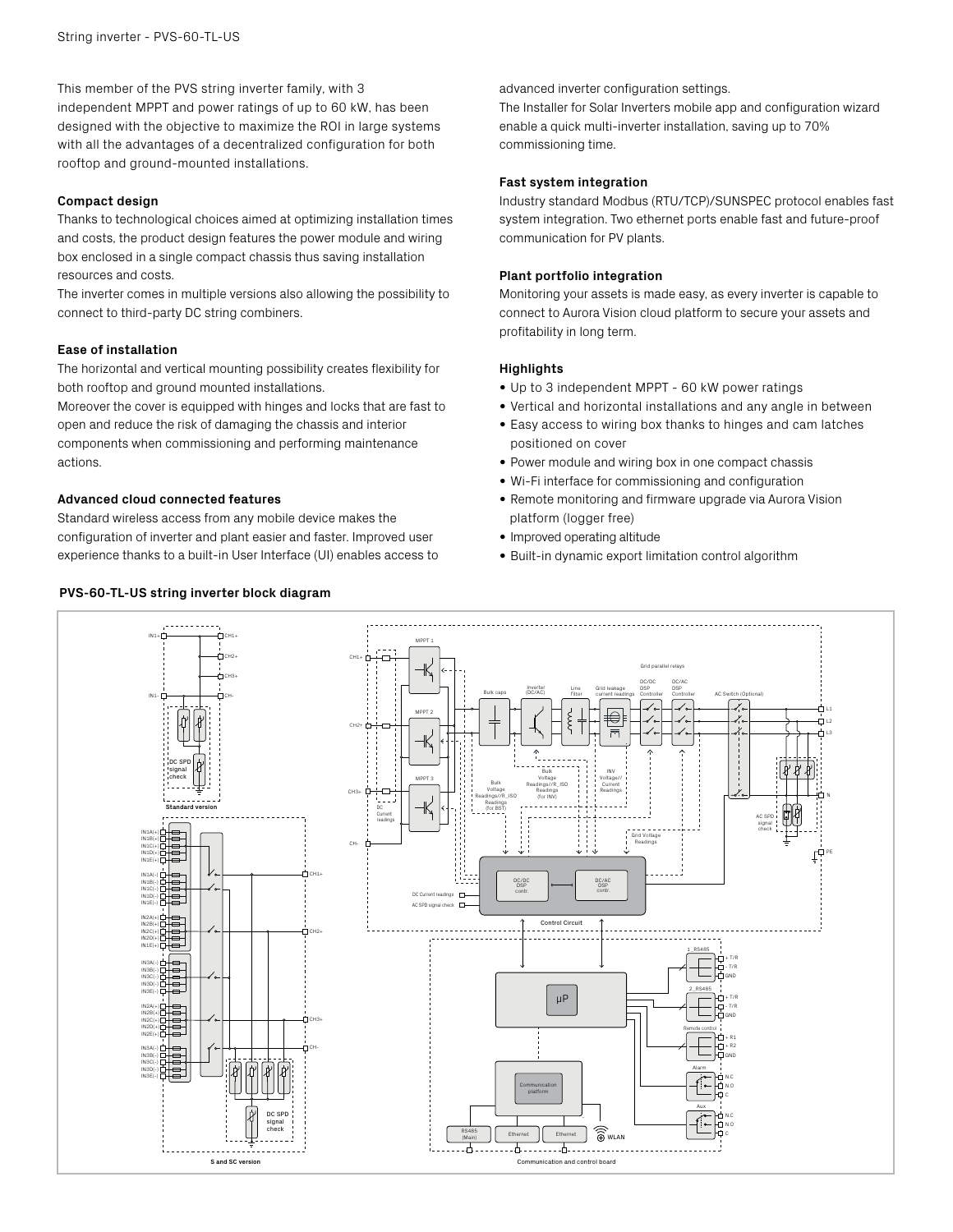# **Type code PVS-60-TL-US Input side** Absolute maximum DC input voltage (V<sub>max,abs</sub>) 1000 V Start-up DC input voltage (Vstart) and Start-up DC input voltage (Vstart) and Start-up DC input voltage (Vstart) Operating DC input voltage range (Vdcmin...Vdcmax) 0.7xVstart ...950 V (min 360 V) Rated DC input voltage (V<sub>dcr</sub>) 720 Vdc Rated DC input power (P<sub>dcr</sub>) 61800 W Number of independent MPPT and SC version) / 1 (standard version) and SC version) / 1 (standard version) Maximum DC input power for each MPPT (PMPPTmax) 21000W@45°C MPPT input DC voltage range (VMPPTmin ... VMPPTmax) at Pacr 570-800 Vdc Maximum DC input current (Idcmax) for each MPPT 36 A Maximum input short circuit current for each MPPT 55 A (165 A in case of parallel MPPT) Number of DC input pairs for each MPPT 6 (S and SC version) / 1 (Standard version) no Connection type Screw terminal block (Standard and S version) or PV quick fit connector<br>DC connection type (SC version) **Input protection** Reverse polarity protection and the verse polarity protection  $Y$ es, from limited current source Input over voltage protection for each MPPT **Type 2** Photovoltaic array isolation control exception of the extension of the exception of the extension of the exception of the exception of the exception of the exception of the exception of the exception of the exception of th DC switch rating for each MPPT 75 A / 1000 V for each MPPT Fuse rating (version with fuses) 15A (1000V) / 20A (1000V) **Output side** AC grid connection type Three-phase (3PH/N/PE or 3PH/PE), grounded WYE system only Rated AC power (Pacr @cosφ=1 ) 60000 W Maximum AC output power (P<sub>acmax</sub>  $\text{Cos} \varphi$ =1) 60000 W Maximum apparent power  $(S_{\text{max}})$  60000 VA Nominal power factor and adjustable range  $\sim$  0.995; 0...1 inductive/capacitive with maximum Sn Rated AC grid voltage (V<sub>ac.r</sub>) 480 V AC voltage range  $384...571$  V  $^{2}$ Maximum AC output current  $(I_{\text{ac,max}})$  77 A Contributory fault current 92 A Rated output frequency (f<sub>r</sub>) 60 Hz Output frequency range (fmin...fmax) 50...64 Hz 3) Nominal power factor and adjustable range  $\geq 0.995$ ; 0...1 inductive/capacitive with maximum Sn Total current harmonic distortion <3% Maximum AC cable **AWG 3/0** copper/aluminum AC connection type Screw terminal block and the Screw terminal block strew terminal block **Output protection** Anti-islanding protection and the state of the state of the state of the state of the According IEEE 1547 Maximum external AC overcurrent protection 100 A Output overvoltage protection - plug In modular surge arrester Type 2 and the context of the context of the context of the context of the context of the context of the context of the context of the context of the context o **Operating performance** Maximum efficiency (hmax) 98.5% CEC efficiency 98.0% of the contract of the contract of the contract of the contract of the contract of the contract of the contract of the contract of the contract of the contract of the contract of the contract of the co **Communication**

**Technical data and types**

Embedded communication interfaces  $3x$  RS485, 2X Ethernet (RJ45), WLAN (IEEE802.11 b/g/n  $\Box$  2,4 GHz) Communication protocol and a state of the Modbus RTU / TCP (Sunspec compliant); Aurora Protocol Remote monitoring services Standard level access to Aurora Vision monitoring portal Advanced features Integrated Web User Interface; Embedded logging and direct transferring of data to Cloud